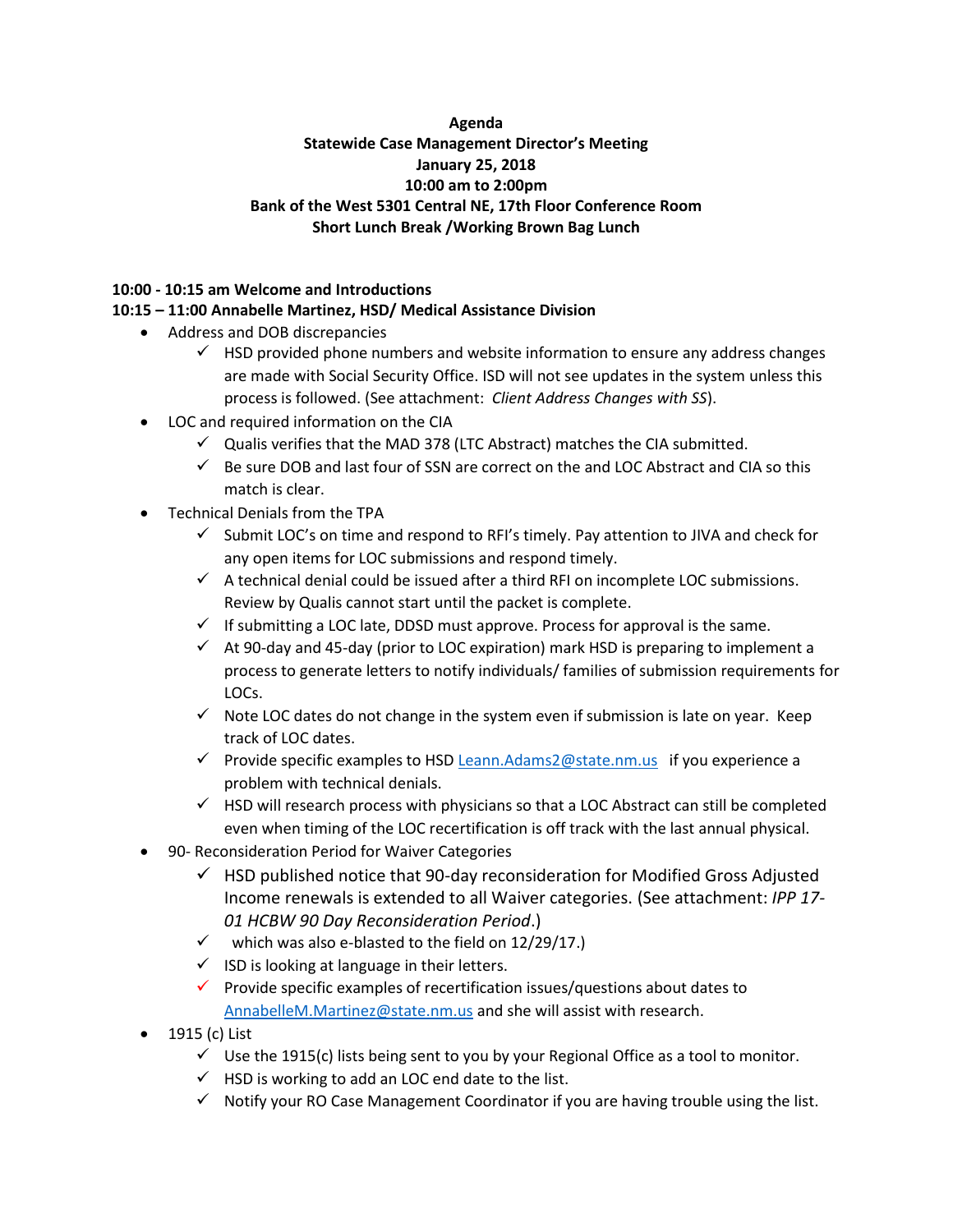- $\checkmark$  The 1915 (c) is run bi-weekly. Be proactive, so the list does not reflect real time.
- $\checkmark$  Use other tools to verify the information such as Medicaid provider portal. Enter a date span back 6 months to check COE.
- $\checkmark$  DDSD is reinstating ASPEN access for someone in each region. Your RO will soon be a resource to check ASPEN.
- LCA and BWS
	- $\checkmark$  Beginning Feb 1, 2018, a single BWS can be used for revisions to LCA and tiered rates.
	- $\checkmark$  You can open and close two LCA's or tiered rates on the same BWS. (See attachment: *Beginning February 1 OR and CM instructions for LCA changes*).
	- $\checkmark$  BWS instructions are being revised and will be reissued with new BWS on or before March 1, 2018.
- ISD Call center
	- $\checkmark$  ISD call center being answered within 30 seconds.
	- ✓ Use correct number ISD number **1-866 507-1121 #2.**
	- $\checkmark$  ISD is conducting various other QA activities to reduce wait times and be responsive.
	- $\checkmark$  When calling, you must speak with call center representative. That representative reflects notes about the call in ASPEN, and each call is recorded. This helps with follow-up.
- New Mexico HSD Announces Managed Care Organizations for Centennial Care 2.0
	- $\checkmark$  Current MCOs are still providing services until December 31, 2017. (See attachment: *Procurement Press Release).*
	- ✓ Blue Cross/Blue Shield of New Mexico, Presbyterian Health Plan and Western Sky Community Care (Centene Corp.) will begin operations for Centennial Care 2.0 on January 1, 2019.

## **11:00 -11:30 Carrie Roberts and Casey Stone Romero, Community Inclusion**

- Use of DVR before DD Waiver funded services
	- $\checkmark$  DVR must be used first.
	- $\checkmark$  Check for additional language about this in DD Waiver Standards.
	- $\checkmark$  The issue will also be further addressed in Standards training and OR process, new clinical criteria.
- Scaffold Funding Project (DDSD partnering with DVR)
	- ✓ Working on an incentive payment to Case Managers to compensate time spent collaborating with VR.
	- ✓ Working on "presumptive eligibility" to streamline VR process.
	- $\checkmark$  Working on efficient rate and pay structures for providers.
	- $\checkmark$  Working with providers to increase capacity for Discovery.

### **11:45 – 12:45 Jen Rodriguez, Community Programs Bureau Christina Hill, DD Waiver**

- S 1.1.2-Revised Addendum A and DHI letter
	- $\checkmark$  Review information annually. Have a robust conversation using the script. (See Attachment: *draft script 1.1.2 (002)*).
	- ✓ Hand out DHI letter annually. (See Attachment: *ANE Letter Final).*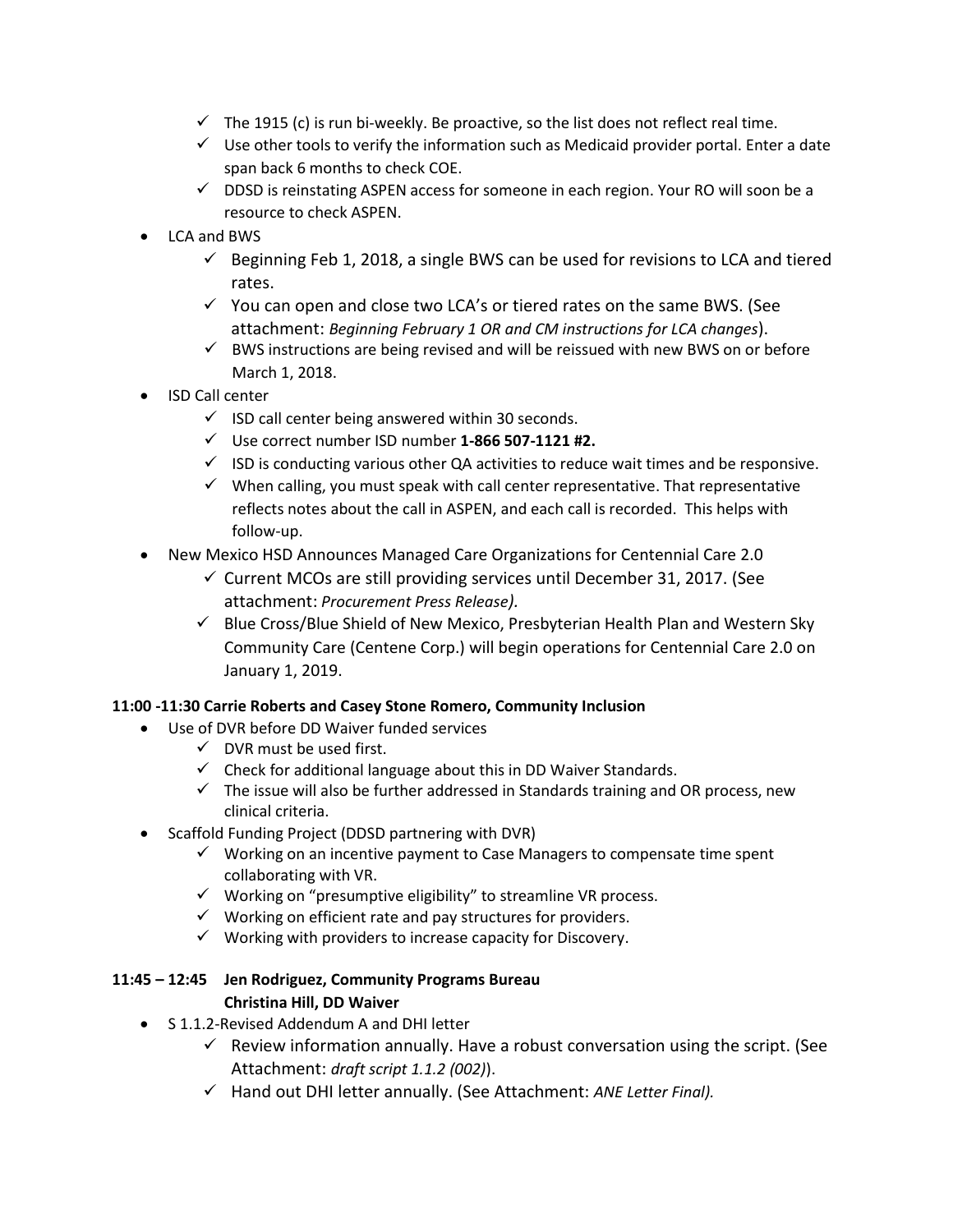- $\checkmark$  Addendum A includes added acknowledgment that information was provided and reviewed. (See Attachment: *draft Add A*)
- $\checkmark$  New process applies to all Waiver participants and is not just Jackson Specific.
- $\checkmark$  Provide feedback on drafts to Jennifer. Rodriguez@state.nm.us by February 1, 2018.
- OR Streamlining Plan, Clinical Criteria Updates and Roll-out (See Attachments: *Copy of Annual Review Cycle draft* and *Frequency of Reviews revised 1-25-18 JR).*
	- $\checkmark$  Currently, systemic issues affecting efficiency include high volume of RFIs, late submissions, and # of revisions throughout the year.
	- $\checkmark$  DDSD is close to implementing a decrease in frequency of reviews as indicated in DDSD decision October 2016.
	- $\checkmark$  Draft OR Streamlining process includes decreasing frequency of annual submissions to the OR and is detailed in attachments.
	- $\checkmark$  Draft process developed with input from OR implementation group, OR, ADDCP, CMAAC and DDSD.
- Qualified Provider Project for CM's
	- $\checkmark$  Qualified Provider Project for CM is a revision to the CM Agency application and scoring guide for new and renewing CM agencies.
	- $\checkmark$  Decision to revise the application has been presented to this group previously and is based on need to make process meaningful to CM Agencies and DDSD and to better align the application and scoring guide with new Standards, Statewide Transition Plan, and related Evaluative Components about a quality CM system.
	- $\checkmark$  DDSD will be transparent about the application and scoring guide so CM Agencies have clear understanding of expectations. The status of the project is as follows:
		- Phase 1: Core group at DDSD has worked through several drafts of a revised application and scoring guide.
		- Phase 2: Next set of revision with project with Regional CM Coordinators. Phase 3: Gather other stakeholder input including Pilot Project with CM Agencies; Phase 4: Implement.
- Program Updates
	- $\checkmark$  You must register to attend webinars on DD Waiver Standards Feb 6 and Feb 20.) See attachment: *DD Waiver Standards Presentation flyer).*

# **12:45 – 1:30 Chris Futey Systems Improvement, DDSD**

Case Management Data Summary (See Attachments: *pds\_12\_31\_2016\_all\_alpha; PDS\_12\_31\_2016\_se\_sort*; *Provider Data Summary Intro*; and

*provider\_data\_summary\_cm\_mockup\_01\_24\_2018*)

- ✓ BSI seeking input on a data sources for a "Case Management Data Summary" a progression from Provider Scorecard.
- $\checkmark$  Questions to consider: Would having a data points proposed be helpful to the field and individuals, families, guardians in services? What additional or alternative data sources do you propose?
- ✓ Please provide feedback to [Christopher.Futey@state.nm.us](mailto:Christopher.Futey@state.nm.us) and [Steve.Schan@state.nm.us](mailto:Steve.Schan@state.nm.us) by February 15, 2018.
- Therap Updates